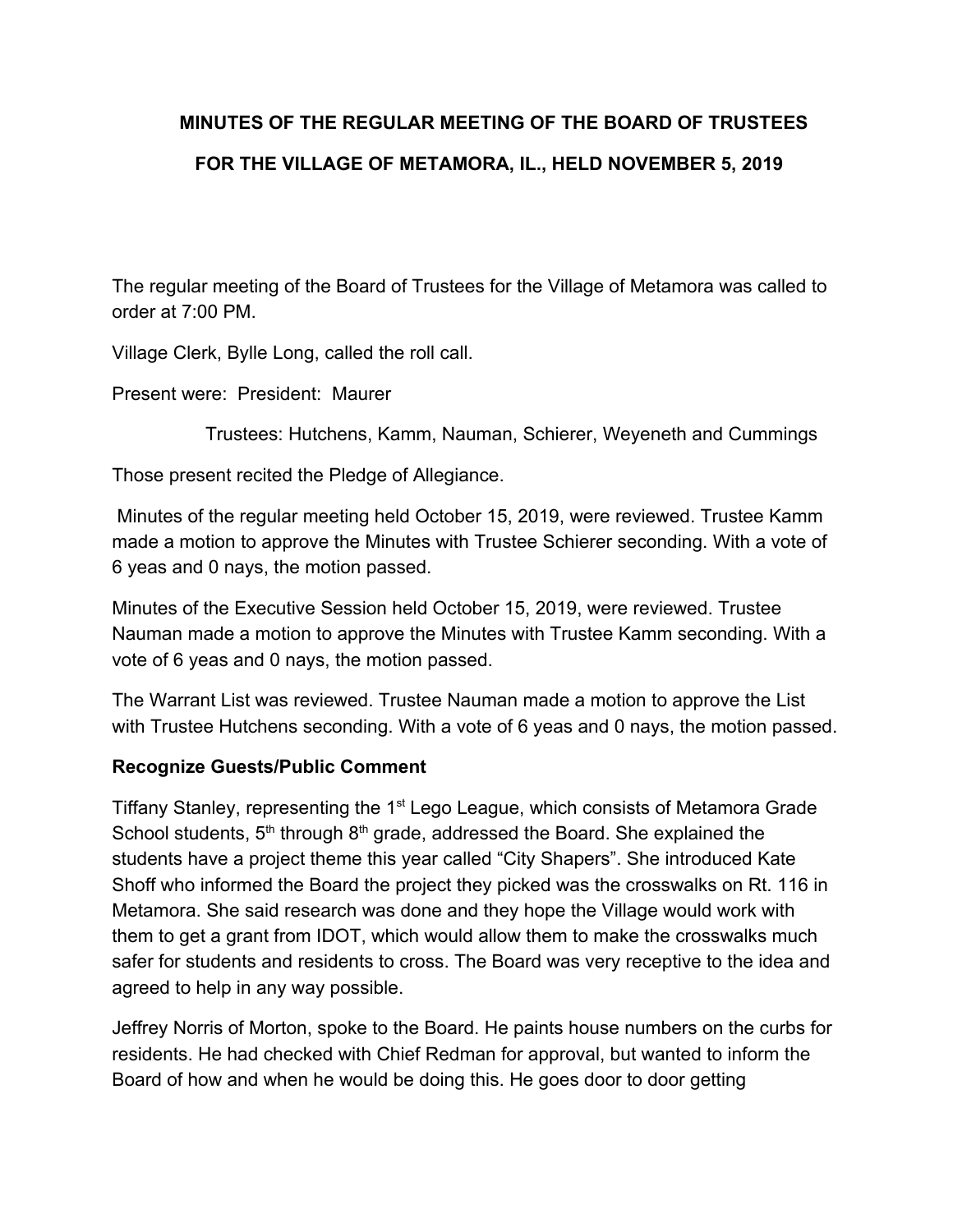permission from the homeowner to do this for the price of \$18.00. The Board had no objections as long as there were no complaints from any homeowners.

# **Mayor's Report**

Mayor Maurer asked the Board for their approval on a request received last meeting from Dan Ford, representing Hanover's Pub, to extend the business hours to 2AM on both Thanksgiving Eve and New Year's Eve.

After a short discussion, determining this would include all bars in Metamora, Trustee Schierer made a motion to approve the request and Trustee Kamm seconded. With a vote of 6 yeas and 0 nays, the motion passed.

Mayor Maurer said Trustee Weyeneth and he had a met with a solar company that may be interested in renting land for a solar farm on the property the Village just purchased. The Mayor said this is a preliminary conversation and would take an extended amount of time to put a proposal together. He stated there would be public meetings in the future to gather input on suggestions for the use of the 135+ acres.

Mayor Maurer said the 3-year contract the Board had put together would be presented to Chief Rebman and, if he accepts, will be on the agenda for Board approval at the next meeting.

# **Attorney's Report**

Attorney Brunton gave updates on the following:

- 1. True Value Property Status of the sale of this property, per Mayor Maurer, is that one bidder on the property is still interested, but is trying to gather more information on the costs necessary to refurbish the building.
- 2. Closed Session Minutes Motion to approve their release needs to be on the agenda for approval.
- 3. Land Acquisition Closing on the property was October  $30<sup>th</sup>$ . Next step includes entering into farm cash lease for 2020 growing season and annexing property into Village.
- 4. Recreational Marijuana Updates of Village Ordinances on possession will be necessary. Employee Policy Manual needs to be reviewed to provide the Board
- with overview of monitoring pre-employment testing when new recreational marijuana law becomes effective on Jan. 1, 2020. Discussion of allowing a recreational cannabis business within the Village is still ongoing.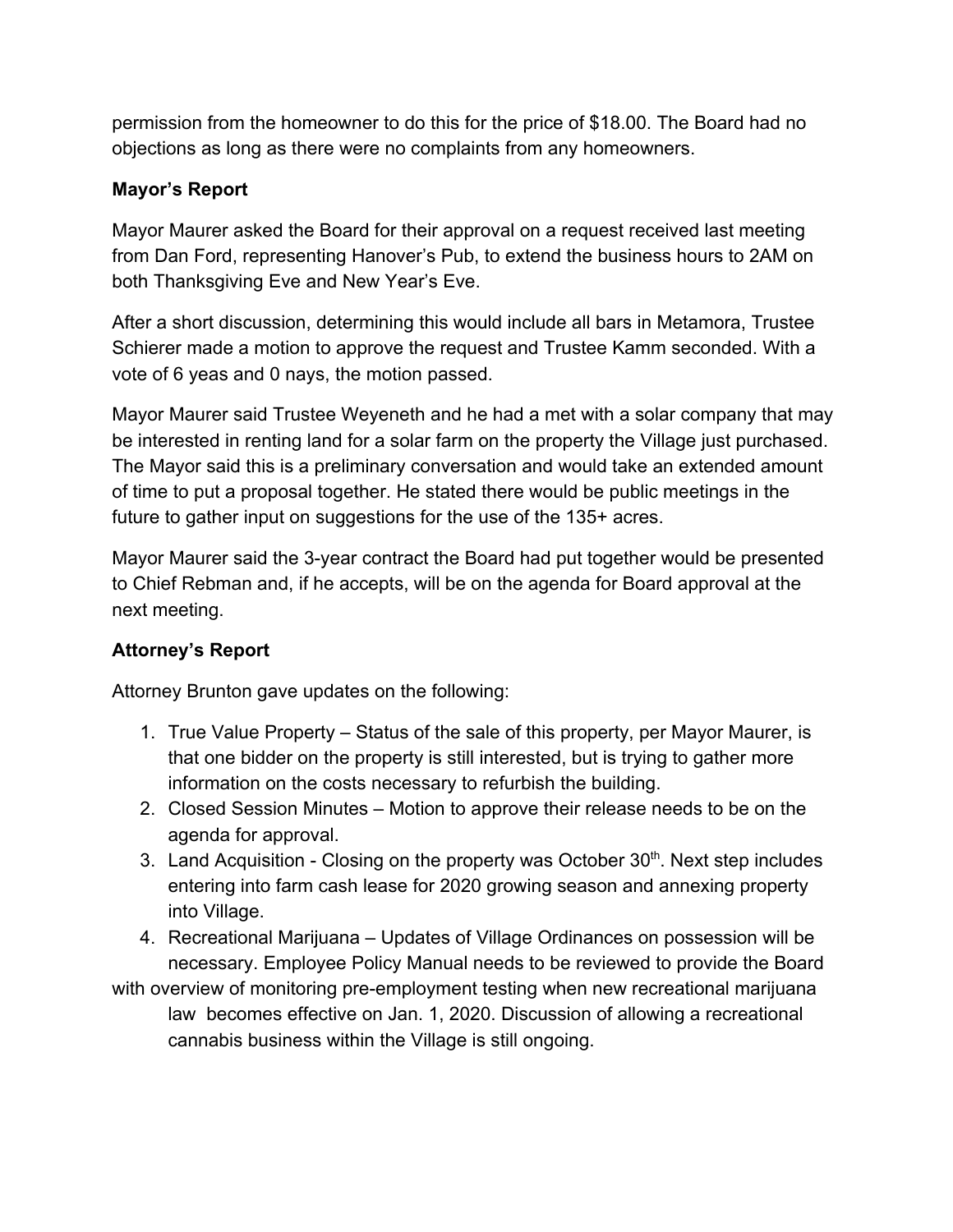5. Tax Levy Ordinance – Discussion to be held and Levy presented to Village Board for approval at December 3<sup>rd</sup> meeting. Ceiling of Levy to be \$900,000.00.

## **Engineer's Report**

There was no report.

## **Treasurer's Report**

Treasurer Garber gave the following report:

#### CASH BALANCES

Cash balances as of September 30, 2019 increased \$490,787 about a 9.83% increase from August 31, 2019.

#### MAJOR RECEIPTS

| MTHS - Resource Office           | \$16,875  |
|----------------------------------|-----------|
| State of Illinois – Total Taxes  | \$75,964  |
| <b>Woodford County Collector</b> | \$416,756 |
| <b>MAJOR DISBURSEMENTS</b>       |           |
| Ameren                           | \$18,368  |
| <b>Farnsworth Group</b>          | \$13,743  |
| <b>Fred Schrepfer Concrete</b>   | \$18,658  |
| <b>IFPA</b>                      | \$31,329  |

#### INVESTMENTS

Funds were invested during the month of September in the Money Market at Commerce Bank earning interest at .85%. The Goodfield State Bank Money Market earned an interest rate of .25% on September 30. The Goodfield State Bank Insured Cash Sweep Account earned 1% on the balance at September 30.

## **Public Works Department**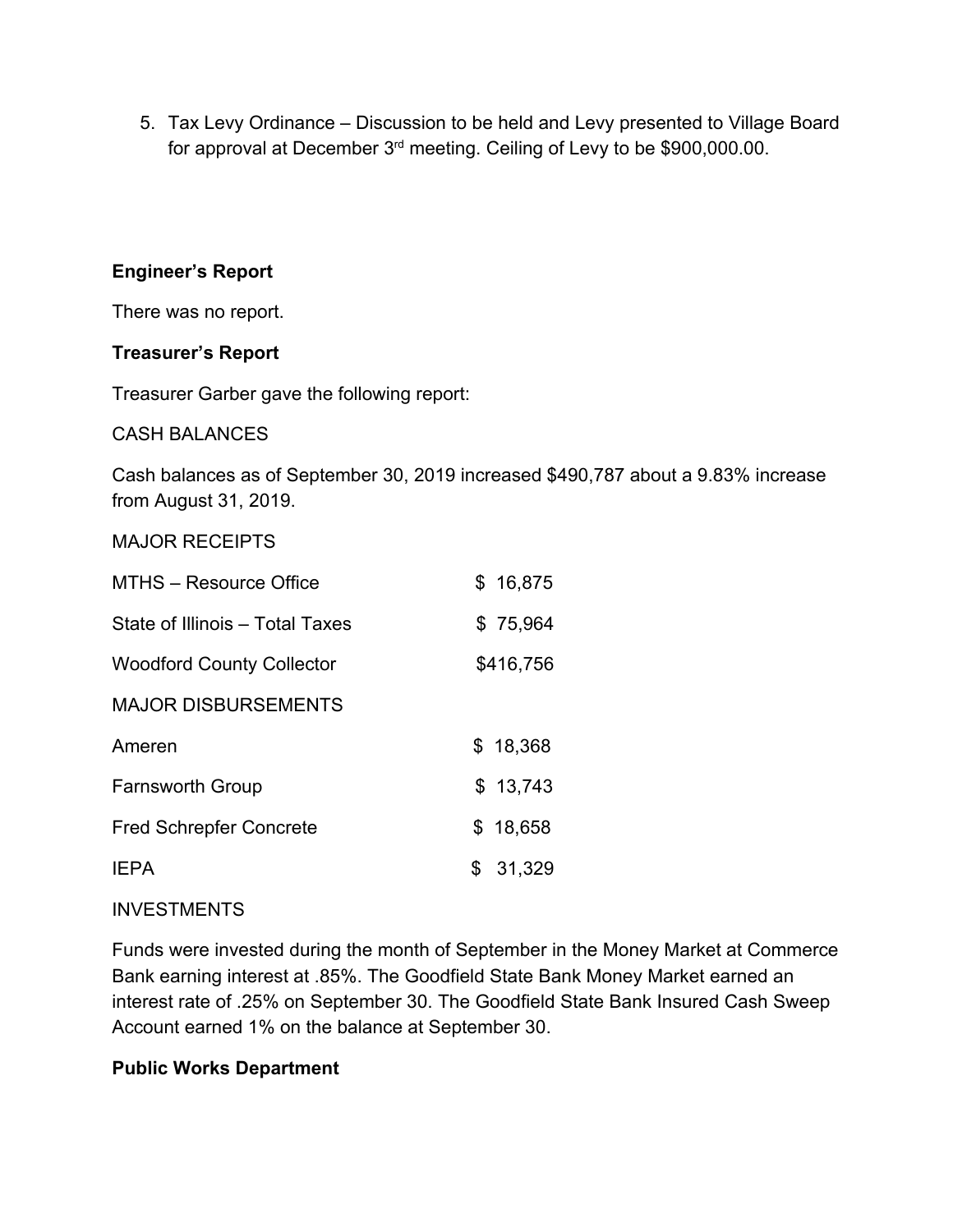Trustee Weyeneth made a motion to approve gift cards for employees from IGA for the Thanksgiving holiday, repeating what was done last year. Trustee Kamm seconded and with a vote of 6 yeas and 0 nays, the motion passed.

A short discussion was held regarding the issue of raw water payments from Metamora Fields. They have not paid the amounts due according to their contract even though discussions are being held for future usage. Mayor Maurer said he would call the accountant to pursue the payment issue.

## **Police/Fire/ESD**

Trustee Kamm said he and Trustee Schierer are working on an evaluation sheet for yearly evaluations.

## **Finance, Economic Development, Insurance**

Trustee Weyeneth reported on his conversation with Rick at Precision Tech. regarding the loan payments to the Village.

## **Employee Relations, Long Term Planning/Zoning, Special Projects**

Trustee Hutchens gave information he gathered at a meeting of the Tri-County Planning Commission regarding the hiking/biking trail between Metamora and Germantown Hills. A preferred route and the possibility of a grant are both being discussed.

## **Old Business**

There was none.

#### **New Business**

There was none.

## **Executive Session**

Trustee Schierer made a motion to adjourn to Executive Session to discuss litigation and Trustee Weyeneth seconded. With a vote of 6 yeas and 0 nays, the motion passed and the regular meeting adjourned at 8:17PM.

## **Regular Meeting Resumes and Adjourns**

The regular meeting resumed at 8:25PM with previous roll call present. With no more to discuss, Trustee Weyeneth made a motion to adjourn with Trustee Nauman seconding.